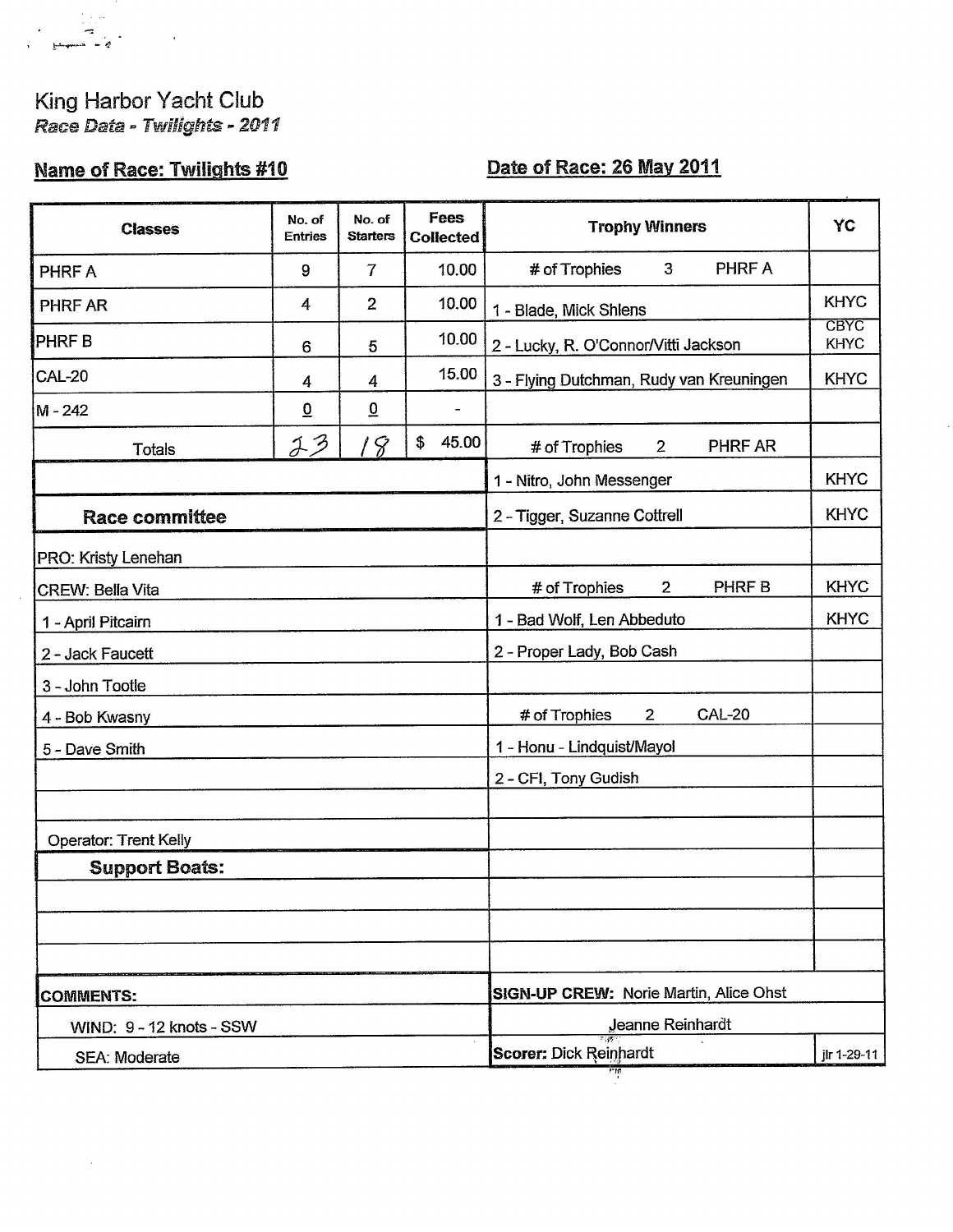## **2011 Twilights at KHYC #10**

**King Harbor Yacht Club**

|                           | Race Date: 26 May 2011 |                                       | Wind Speed: 7-9 knots              |               |                       | PRO: Bella Veta               |                                 |                               |             |                         |
|---------------------------|------------------------|---------------------------------------|------------------------------------|---------------|-----------------------|-------------------------------|---------------------------------|-------------------------------|-------------|-------------------------|
|                           | Div<br><b>Rank</b>     | <b>Boat Name</b>                      | Sail No.                           | <b>Rating</b> | Finish<br><b>Time</b> | <b>Elapsed</b><br><b>Time</b> | <b>Corrected</b><br><b>Time</b> | <b>Owner / Skipper</b>        | Club        | <b>Boat Type</b>        |
| PHRF-A                    |                        |                                       | Time on Time / Start Time 18:20:00 |               |                       |                               |                                 |                               |             |                         |
|                           | $\mathbf{1}$           | Blade *                               | 103                                | 39            | 19:06:58              | 00:46:58                      | 00:51:50                        | Mick Shlens                   | <b>KHYC</b> | Melges 30               |
|                           | $\sqrt{2}$             | Lucky                                 | 35012                              | 39            | 19:08:49              | 00:48:49                      | 00:53:52                        | Roger O'Conner/ Vitti Jackson | <b>KHYC</b> | OD 35                   |
|                           | 3                      | <b>Flying Dutchman</b>                | 87027                              | 93            | 19:14:51              | 00:54:51                      | 00:55:27                        | Rudy VanKreuningen            | <b>KHYC</b> | Hobie 33                |
|                           | $\overline{4}$         | Huckleberry 2 *                       | 15                                 | 54            | 19:11:53              | 00:51:53                      | 00:55:50                        | Jim Murrell                   | <b>KHYC</b> | Farr 30                 |
|                           | 5                      | E-ticket                              | 184                                | 96            | 19:15:44              | 00:55:44                      | 00:56:05                        | Larry Scarbrough              | <b>KHYC</b> | Melges 24               |
|                           | 6                      | Calais                                | 46575                              | $78\,$        | 19:14:44              | 00:54:44                      | 00:56:39                        | Jerry Hunter                  | <b>KHYC</b> | Cencho 33               |
|                           | $\tau$                 | No Way !! *                           | 28124                              | 138           | 19:22:05              | 01:02:05                      | 00:58:39                        | Don Souther                   | <b>KHYC</b> | $B-25$                  |
| <b>DNC</b>                | $8\,$                  | Velociraptor*                         | 46470                              |               |                       |                               |                                 | Wilfred Poiesz                | <b>KHYC</b> | <b>B25</b>              |
| $\ensuremath{\text{DNC}}$ | $\,8\,$                | <b>ONO</b>                            | 32551                              |               |                       |                               |                                 | Mark Folkman                  | <b>KHYC</b> | Olson 40                |
| $\operatorname{DNC}$      | $8\,$                  | Gimme Shelter *                       | 7800                               |               |                       |                               |                                 | Vitti Jackson                 | <b>KHYC</b> | Martin 243              |
| $\operatorname{DNC}$      | 8                      | Dark & Stormy **                      | 129                                |               |                       |                               |                                 | Alicia Minana                 | <b>KHYC</b> | Henderson30             |
| $\operatorname{DNC}$      | $8\,$                  | <b>Bullitt</b>                        | 74295                              |               |                       |                               |                                 | Mike Kaminskas                | <b>KHYC</b> | Mt Gay 30               |
| $PHRF-A(R)$               |                        | Time on Time /<br>Start Time 18:25:00 |                                    |               |                       |                               |                                 |                               |             |                         |
|                           | 1                      | Nitro                                 | 97626                              | 84            | 19:17:58              | 00:52:58                      | 00:54:18                        | John Messenger/ Al Castillion | <b>KHYC</b> | <b>J33</b>              |
|                           | $\mathfrak{2}$         | Tigger (ar)                           | 42757                              | 84            | 19:18:59              | 00:53:59                      | 00:55:21                        | Suzanne Cottrell              | <b>KHYC</b> | J 33                    |
| $\operatorname{DNC}$      | $\mathfrak{Z}$         | Priorities <sup>*</sup>               | 87309                              |               |                       |                               |                                 | Bob Cole                      | <b>KHYC</b> | Olson 30                |
| $\operatorname{DNC}$      | 3                      | Sidekick $*$ (ar)                     | 42301                              |               |                       |                               |                                 | <b>Bill Webster</b>           | <b>KHYC</b> | $J-37$                  |
| $\operatorname{DNC}$      | 3                      | Bella Vita (ar)                       | 56136                              |               |                       |                               |                                 | Marty Burke                   | <b>KHYC</b> | Beneteau 36-7           |
| <b>PHRF-B</b>             |                        | Time on Time /                        |                                    |               |                       |                               |                                 |                               |             |                         |
|                           | $\mathbf{1}$           | Bad Wolf*                             | 97321                              | 150           | 19:11:15              | 00:41:15                      | 00:38:18                        | Len Abbeduto                  | <b>KHYC</b> | Martin 242              |
| $\mathbf{P}$              | 2                      | Proper Lady - NS                      | 57935                              | 223           | 19:17:14              | 00:47:14                      | 00:39:43                        | Bob Cash                      | <b>KHYC</b> | Islander 32             |
|                           | 3                      | Second Wind*                          | 97668                              | 222           | 19:17:44              | 00:47:44                      | 00:40:11                        | Jerry Vellutini               | <b>KHYC</b> | $\operatorname{Cal}$ 25 |